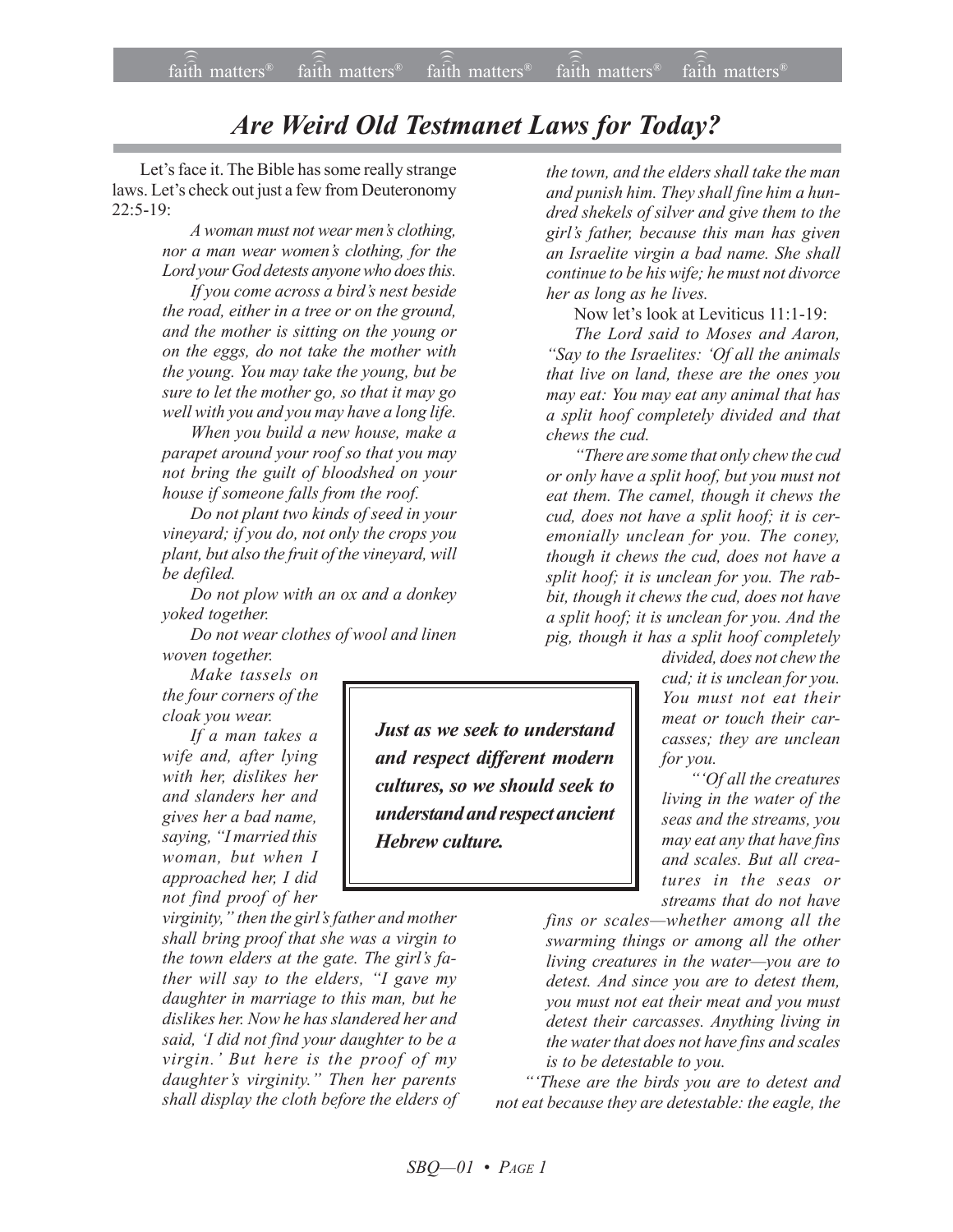*vulture, the black vulture, the red kite, any kind of black kite, any kind of raven, the horned owl, the screech owl, the gull, any kind of hawk, the little owl, the cormorant, the great owl, the white owl, the desert owl, the osprey, the stork, any kind of* heron, the hoopoe and the bat.<sup>"</sup>

In Leviticus 19:26-36:

*ìëDo not eat any meat with the blood still in it.*

*ìëDo not practice divination or sorcery. ìëDo not cut the hair at the sides of your*

*head or clip off the edges of your beard. ìëDo not cut your bodies for the dead or put tattoo marks on yourselves. I am the Lord. ìëDo not degrade your daughter by*

*making her a prostitute, or the land will turn to prostitution and be filled with wickedness. ìëObserve my Sabbaths and have rev-*

*erence for my sanctuary. I am the Lord.*

*ìëDo not turn to mediums or seek out spiritists, for you will be defiled by them. I am the Lord your God.*

*ìëRise in the presence of the aged, show respect for the elderly and revere your God. I am the Lord.*

*ìëWhen an alien lives with you in your land, do not mistreat him. The alien living with you must be treated as one of your native-born. Love him as yourself, for you were aliens in Egypt. I am the Lord your God.*

*ìëDo not use dishonest standards when measuring length, weight or quantity. Use honest scales and honest weights, an hon*est ephah and an honest hin.<sup>77</sup>

And the list goes on. Leviticus 13 and 14 have regulations about mildew in your house and rashes on your skin. Leviticus 15 has laws regulating female menstruation and male emissions. Leviticus 18 has laws stating who not to have sex with. And Leviticus 7:22 tells us not to eat animal fat.

Maybe this doesn't sound strange to you, but it does sound strange to some people. It can actually be embarrassing for those who say that the Bible is God's word for modern times.

What do we do with statements in the Bible like Joshua 1:8 where we are told, *"Do not let this Book of the Law depart from your mouth; meditate on it day and night, so that you may be careful to do everything written in it. Then you will be prosperous and successful*"? Or 2 Timothy 3:16 where the New Testament accredits everything that is written in the Old Testament saying, "*All Scripture is God-breathed and is useful for teaching, rebuking, correcting and training in righteousness . . . .î*

Before we laugh too hard at weird laws in the Old Testament, let's take a look at some current on-the-books American laws. For example, in Virginia it is illegal to tickle a woman. In Blackwater, Kentucky, to tickle a woman under her chin with a feather duster while she's in church carries a penalty of a \$10 fine and one day in jail. In Leecreek, Arkansas, no citizen is allowed to attend church in a red-colored garment. In Arkansas it is against the law to mispronounce Arkansas. In Iowa, kisses may last as long as, but not more than, five minutes. A Massachusetts law states that snoring is prohibited unless bedroom windows are closed and locked. A Pennsylvania law states that no man may purchase alcohol without written consent from his wife. In Utah daylight must be visible between dancing couples. In Texas the entire Encyclopedia Brittanica is banned because it contains the formula for making beer at home. In Washington State x-rays may not be used to fit shoes. And in Minnesota, it's illegal to eat a loon (although I'm not sure why anyone would want to!) And, speaking of weird laws, across the USA, a teenage girl can have an abortion without her parent's consent, but she needs permission to have her ears pierced.

So, what do we do with weird Old Testament laws? The first step is to remember that they are from a different language and culture. Just as we seek to understand and respect different modern cultures, so we should seek to understand and respect ancient Hebrew culture.

What may not make sense to us made a lot of sense to ancient Hebrews—and things that may make sense to us probably would seem rather weird and strange to them. For example, the 2004 Minnesota Fishing Regulations published by the Minnesota Department of Natural Resources for March  $1, 2004$   $-$ February 28, 2005 would be challenging for someone from ancient Israel to understand. At the top of page 6 are Tips for Reducing Contaminants: 1. Eat smaller fish. 2. Eat more panfish. 3. Trim skin and fat, especially belly fat. The ancient Hebrews would have called this book and its regulations "weird" but we know there are dangers from PCBs and that's why we have these eating rules. We even have different consumption guidelines for children and women of child-bear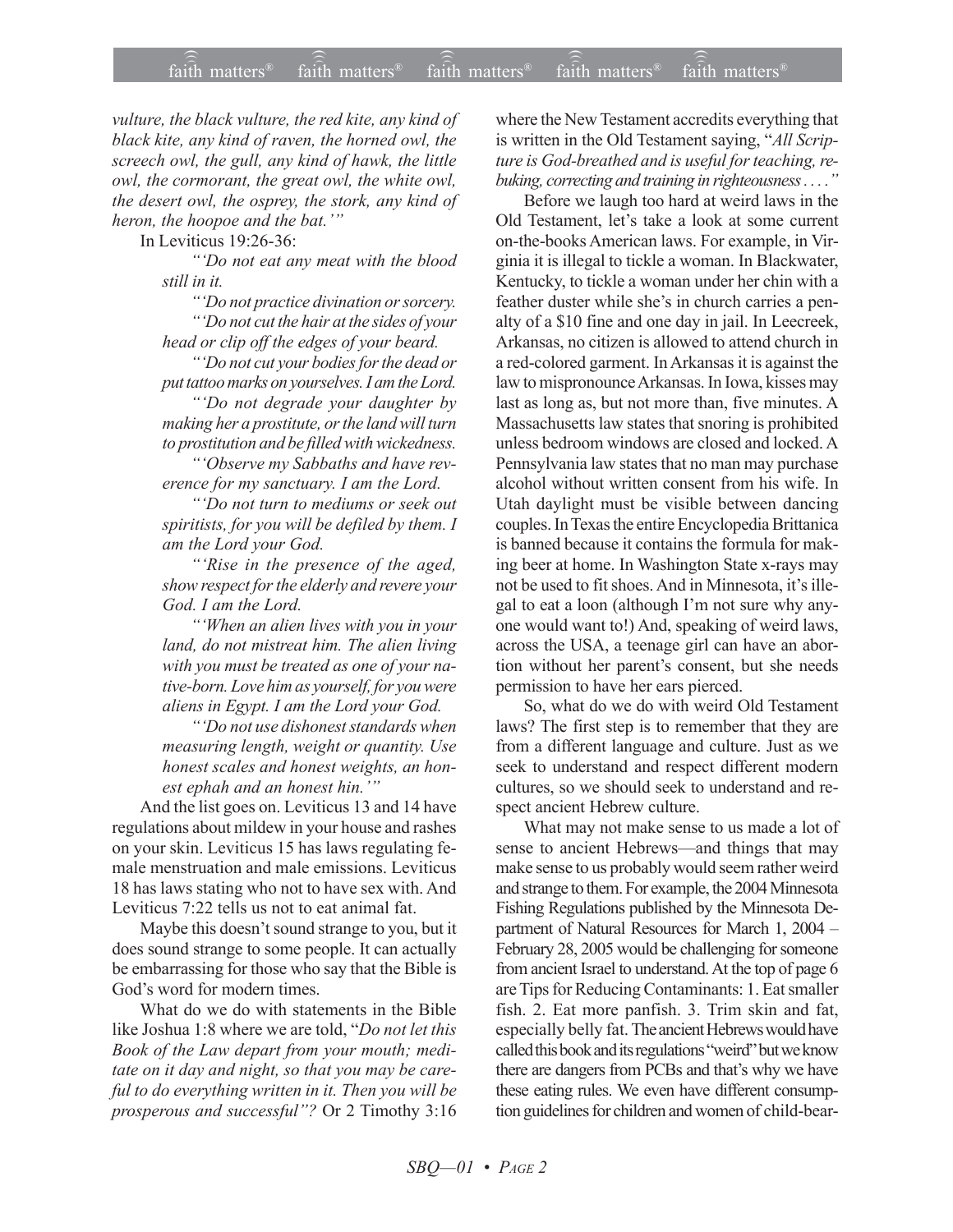ing age (only one panfish per week!) and all other adults (unlimited panfish per week).

Old Testament regulations that may not make sense to us made a lot of sense to them. For example, they had flat roofs on their homes and they spent a lot of time on their rooftops. They were dangerous places, so parapets or guard rails were built for safety. In Minnesota you need a guard rail on your deck, otherwise your deck is dangerous. In Old Testament times there was a risk of pig-borne

diseases; they needed clear genetic boundaries for having children; they were healthier with a low-fat diet; they needed to know the boundaries for sexual behavior.

Different cultures regulate public behavior

in different ways. When I visited the state of Nagaland in India I asked how they dealt with serious felonies in their society and was told that in the old days someone convicted of a major crime was excluded from the community for seven years. That didn't make sense to me. We would put someone in prison for grand larceny, rape or murder. But in their close-knit society expulsion was a worse punishment-no job, no family, no home and 84 months of wandering alone in an area filled with headhunters. That would be a pretty serious punishment for committing a felony. Different culture; similar goals.

Many cultures insist that the left hand is for the bathroom and the right hand is for eating. They are deeply offended when you pass the rice with your left hand.

The second step to help understand Old Testament laws is to recognize that there are different types of laws. Not all laws are the same. Not all laws are of equal importance. There were at least four different categories of laws. Food and hygiene laws deal with how to take care of ourselves. Morality laws deal with how to take care of others. Sacrifice laws deal with how to take care of sin. And Sabbath and worship laws deal with how to fellowship with God. All of these laws teach how a redeemed people live.

Remember that the Hebrew people had spent 400 years in slavery in Egypt until they were rescued by God. Pagan Egyptian culture was most familiar to them. They didn't know what was right and what was wrong. They barely had a culture of their own. Now they wanted to know how to live better—how to be healthy, happy and holy. The laws in the Old Testament teach how to live in right relationships. They are not given as a burden but as a blessing.

Some of the laws were temporary and others are permanent. Some laws were just for Jews and other laws are for all of us. Some laws continue and others have expired. Some are more important

and some are less important.

I know this raises an objection. Some will ask how we can tell which is which. The answer is that the distinctions are usually not difficult to figure out. God gives us common sense and the New Testa-

ment. With these we can figure out about 99.9% pretty quickly.

We make the same distinctions in our laws. We have laws prohibiting driving on the left side of the road. We have laws prohibiting murder. Both laws are matters of life and death. The driving law is local and cultural (in Australia they drive on the left side of the road). The murder law is moral (it's immoral to murder in Australia and in America).

We have different laws in different places. In Minnesota it is legal to drive a motorcycle without wearing a helmet. In California it is illegal to drive a motorcycle without wearing a helmet. In New Zeeland it is required to wear a helmet when driving a bicycle. Helmet laws may have moral implications but they are not basic to moral law.

Whenever we read the Old Testament laws we need to ask if we are reading a local regulation like our traffic and fishing laws or if we are reading a moral law that applies to everyone everywhere. Laws about oxen and donkey don't apply to us. The Ten Commandments apply to everyone.

The third step to understand Old Testament laws is the New Testament. That's because the New Testament replaced the Old Testament as our primary guide to faith and practice. Hebrews 8:13 explains that the Old Testament is obsolete now that we have the New Testament. This specifically refers to the laws of sacrifice and worship. The old way was Sabbath rules; the new way is Sunday celebra-

*rules; the new way is mostly about grace.*

 *The old way was mostly about*